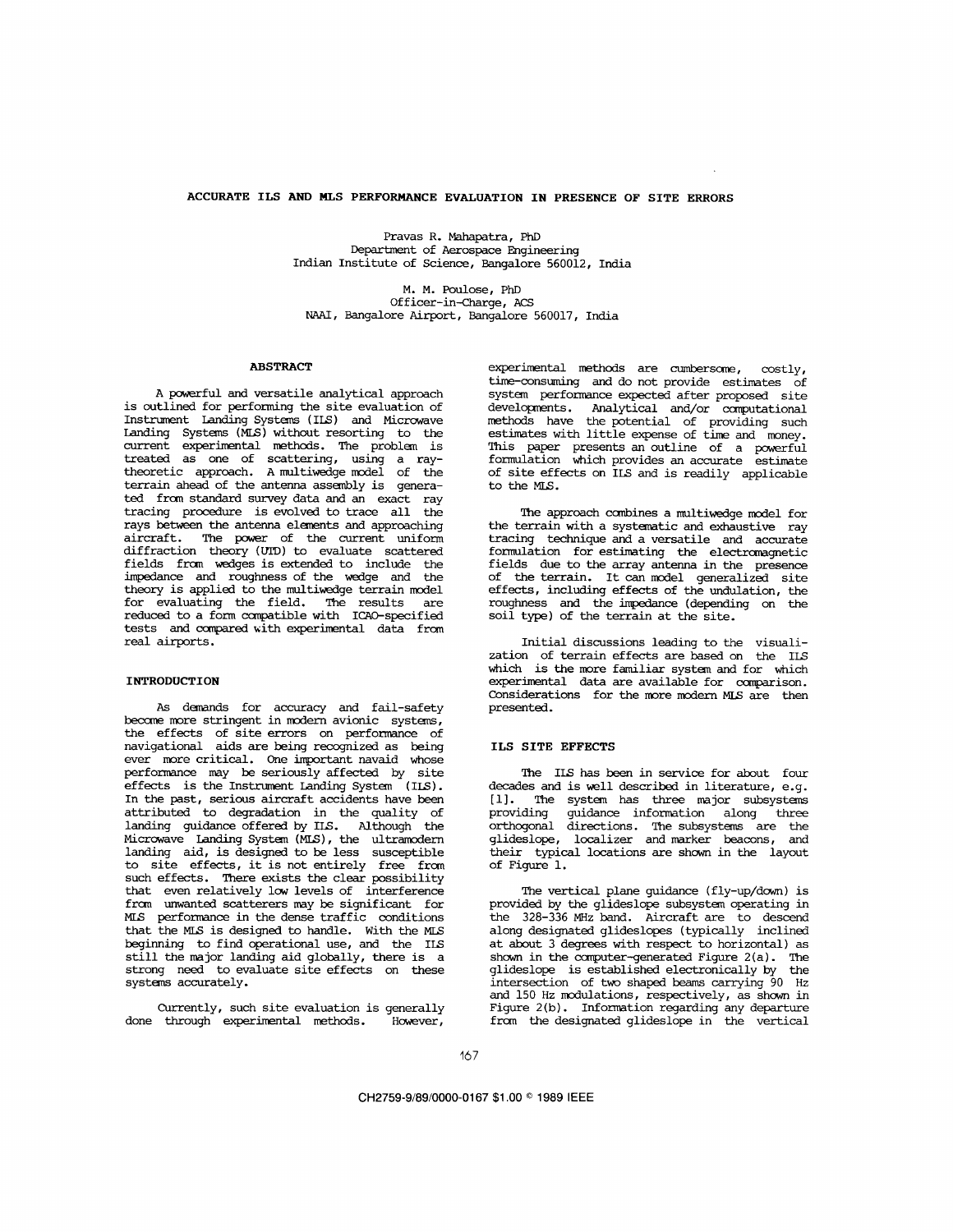<span id="page-1-0"></span>

**Figure 1** Typical location of **ILS** subsystem antennas in relation to a runway





Figure 2 Computer-generated schematics of glideslope. (a) Ideal descent path, (b) Generation of glideslope by shaped beams and (c) Glideslope aberrations due to terrain undulations.

plane is obtained at the aircraft by sensing the differential depth of modulation (DDM) between the two modulations.

For horizontal guidance (fly-left/right), the subsystem responsible is the localizer, in which a separate pair of relatively wide beams **(6-10** degrees wide), with a carrier frequency in the 108-112 MHz band, are made to intersect. Ideally, the 90 Hz and 150 Hz signals are *expec*ted to balance out along a vertical plane passing through the runway center line, and any departure from the vertical plane is sensed by measuring the DDM. The third dimension of  $l$  land the set of the approach direction,  $l$  and  $l$  and  $l$  and  $l$  is along the approach direction,  $l$  is  $l$  is along the distance information is which discrete distance information is<br>ined when the aircraft passes through the obtained when the aircraft passes through fixed beams of 75-MHz marker beacons, typically two in number.

Under ideal conditions, the null-DDM surfa- ces of the glideslope and localizer are planes, and their straight-line of intersection is the glidepath that the aircraft is supposed follow. However, This assumes that a long stretch of ground (about 5 km) ahead of the antennas is perfectly level, smooth and conduc-<br>ting. Any undulations and features such as ting. Any undulations and features such as buildings and hangars reflects electrcmagnetic energy from the antennas, which interferes with the beams. The net result is to warp the null-DDM planes, and their intersection no more remains a straight line. *An* aircraft flying down the glidepath by holding the **DDM** values zero then actually flies a crooked descent path in space. The result is a bumpy descent, as schematically depicted in Figure  $2(c)$ . If the interference is strong, the kinks and bends in the glidepath are deep, and the aircraft may either lose control or hit an obstacle.

Of the two lateral guidance subsystems, the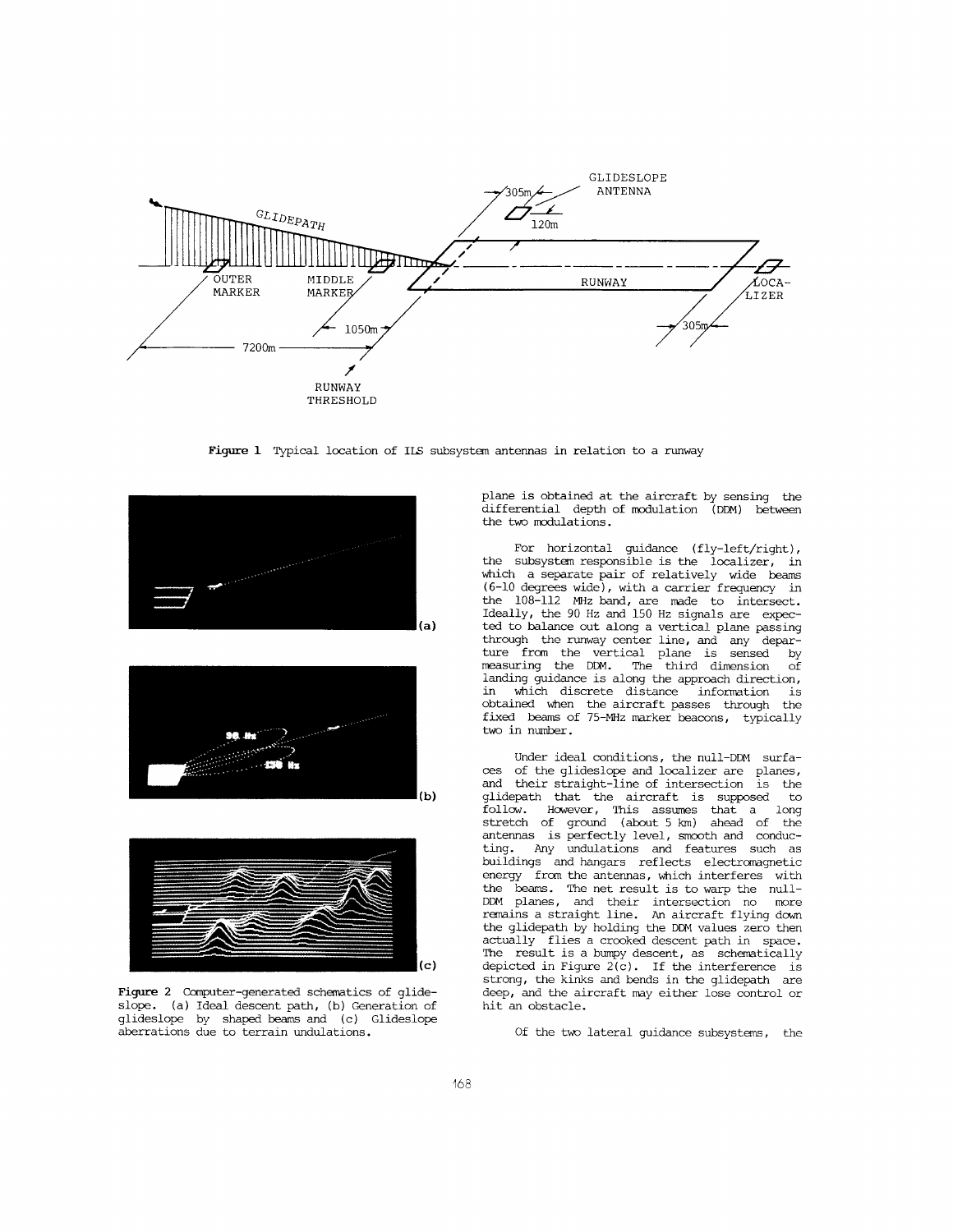

glideslope and the locdlizer, the former is more susceptible to interference due to terrain scattering. This is because of the predominantly horizontal orientation of ground features in terrain considered fit for airport location.<br>Also, vertical plane guidance errors are more critical in terms of obstacle clearance and maneuvering.

The evaluation of the suitability of a site for ILS installation is currently done experimentally. Temporary equipment with parameters tally. Temporary equipment with parameters similar to the proposed facility is first installed and the quality of the glideslope is tested by actually measuring DDM variations in the space controlled by the ILS. The measurement is carried out by flying instrumented aircraft along flight paths, and according to procedures, stipulated by the International Civil Aviation Organization **(ICAO).** 

The experimental procedure usually takes several months. It often takes even longer, especially in less developed countries which have limited experimental hardware and expertise in this area. It costs hundreds of thousands of dollars to perform validation of one site. dollars to perform validation of one site.<br>Finally, the experimental procedure cannot the experimental procedure predict the improvements in glideslope after<br>certain postulated ground developments are carried out. Such developments must actually be carried out, at expense of time and  $mony$ , and then the experimental procedure repeated to determine the new glideslope quality.

If the glideslope could be determined analytically or computationally with enough accuracy, it would be possible to get over the difficulties associated with the experiments. The following paragraphs outline developnents in such a direction.

#### **MODELING THE SITE**

Interference due to the terrain is viewed essentially as a problem in electromagnetic scattering. Since the ground has a large extent, and individual features that are much larger than the operating wavelength are considered, a raytheoretic approach is taken for analyzing the scattering problem.

A basic canonical shape for which the scattering problem is well understood, and the theory well developed, is the straight-edged<br>wedge. It is therefore advantageous, from the It is therefore advantageous, from the point of view of analysis, to model the ground undulations as a succession of wedges. A pictorial view of such a terrain model *is* shown in Figure **3.** *To* construct the model, the follcwing steps are followed:

- 1. From the contour plan of the airport site, the profile of the terrain is obtained along a vertical plane parallel to the runway center line and passing through the location of the antenna.
- 2. The profile line is approximated by straight line segments. The number of segments depends on the severity of undulations. A compromise between accuracy and canputational effort is involved.
- 3. The straight-line segmented profile line is moved laterally parallel to itself to generate the multiwedge model.

The model of Figure 3 is a simple 2-D model, but is an adequate description of the terrain for the current purpose, since only a narrow strip of ground along the profile line has significant influence on the glideslope.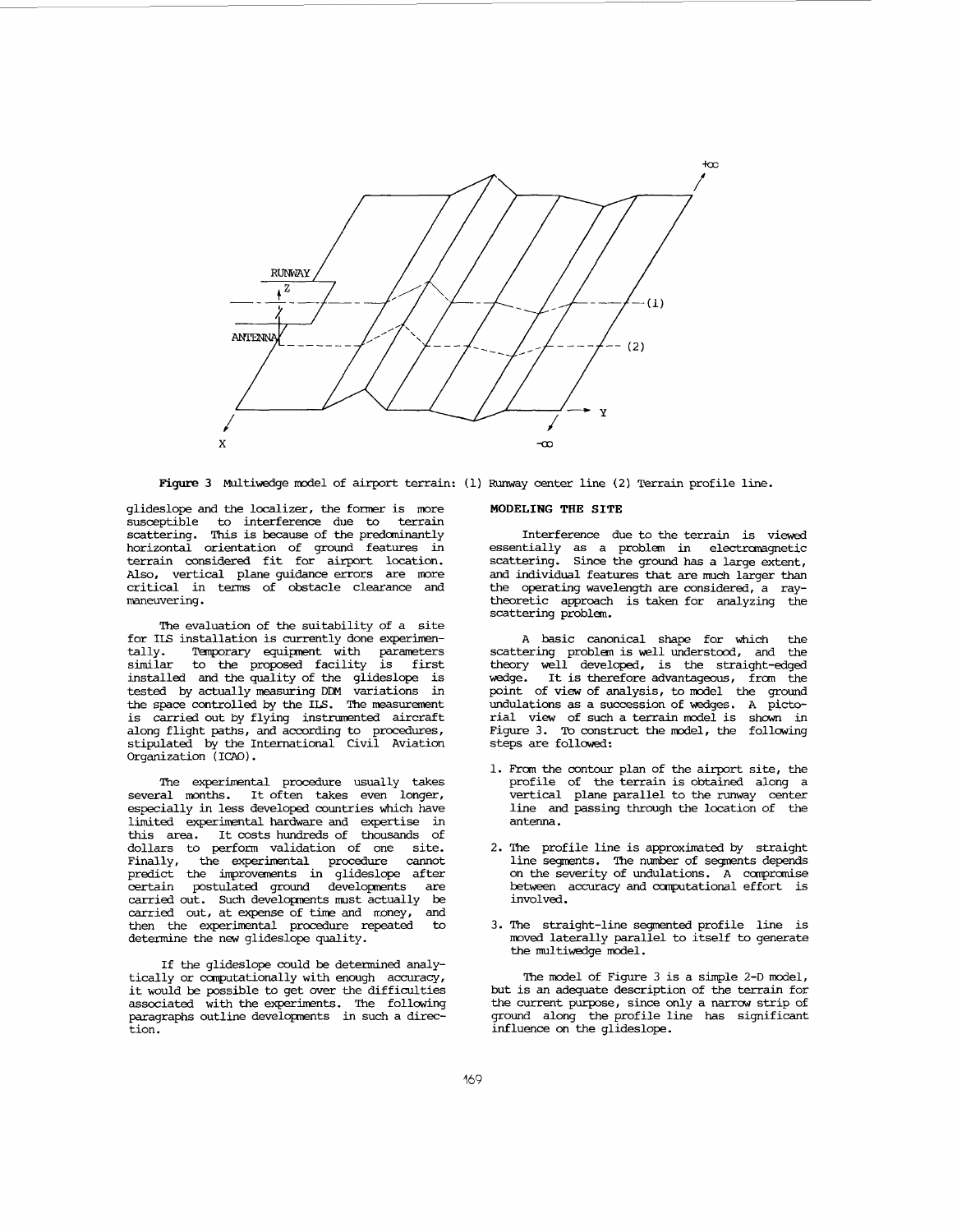## **TRACING THE RAYS**

In addition to the direct rays of radiation that reach the aircraft from the antenna elements, other rays may reach the aircraft after single or multiple reflection at the plane<br>surfaces of the multiwedge model, single or multiple diffraction at the tips of the wedges, or a combination of reflection and diffraction. The direct, singly reflected and singly diffracted rays are called the first order rays. The other rays are called the higher order rays, the order of each depending on the total number of reflections and/or diffractions suffered by it before reaching the aircraft.

**To** be able to calculate the DDM at the aircraft location (at a point during the flight of the aircraft), it is theoretically necessary to determine all the rays that exist between the antenna elements and the aircraft. However, for a multiplate model there would be infinite number<br>of rays, and a truncation must be made after a certain order of the rays to keep the ray tracing at a tractable level. *Our* studies have shown that in most practical cases, rays beyond the third order do not contribute significantly to the scattered energy reaching the aircraft.

To trace all the rays of a given order that may exist between the antenna elements and the aircraft is an involved task, and its complexity<br>increases with the order of the rays. A increases with the order of the rays. straightforward approach, and one that has been commonly used, is to perform a numerical search for the points of reflection. However, the search is a multivariate one for the higher order rays, requiring heavy computation. We have<br>developed an exact geometric method of ray tracing which can exhaustively identify and trace all possible rays upto any given order between the antenna elements and the aircraft. The geometries have been built up for each type of ray of each order, and some sample geometries are shown in Figure 4.

## **EVALUATING THE ELECTROMAGNETIC FIELDS**

The next step is to evaluate the electromagnetic field contributed by each existing ray at the aircraft location. The best known theories to *ccanpute* fields due to rays suffering diffraction are the uniform theory of diffraction<br>(UID) [2] and the uniform asymptotic theory **(UAT)** [3], but these assume the wedges to be perfectly conducting. Because of the grazing angles of incidence, such an assumption is valid for a large fraction of terrain. However, for special classes of terrain such as those with dry/sandy soil and those with high surface roughness, the assumption is not adequate.

We have extended the original UID to include the effect of surface impedance and, through it, the surface roughness of wedges [4]. We have then used this extended theory to evaluate the **Eleld contributed by each ray. The extended UID, however, requires much more computation.** Hence, however, requires much more computation. where the perfect conductivity assumption holds, **we** still use the original UID for field evaluation. From the field contribution due to<br>individual antenna subarrays, it is possible to calculate the DDM by using a simple formula derived in **[SI.** 

### **1CAO STANDARDS**

Two major tests are specified by ICAO [6] to validate glideslopes based on flight tests: the 1000-ft level run and the low-level approach. The test aircraft is instrumented measure the DDM.

In the level run, the aircraft is flown at a constant height of 1000 ft (305 **m)** *in* a vertical plane through the nominal glideslope. The DDM is plotted with respect to the elevation angle. The elevation at which the DDM is zero is taken as the glideslope. The course sectors are contained within elevations corresponding to **275** micro*alweres* \*

In the low level approach experiment, the flight is controlled to be along the naninal glideslope of the **ITS.** Any residual DDM, which should ideally be zero along this line, should not exceed **230** microamperes. The exact nature of variation  $\overline{of}$  the DDM within these limits is not important.

# **RESULTS**

To validate the approach presented in the<br>r. two actual airports are considered, for paper, two-actual-airports-are considered, for<br>which ILS-calibration-data-are available. The experimental DDM is recorded along 80 point- on both the level run and the low level approach **paths.** The **analytical/canputational** method is also used to obtain the DDM at the *same* points, and these are canpared with the experimental data.

The ILS parameters and the terrain geometries for the two airports are shown in Figures 5 and 6, respectively. The DDM values, ccmputed as well as measured, for the two airports for the 1000-ft level run are given *in* Tables I and 11. For Airport  $\#1$ , the soil type permits the use of the original UID and **UAT.** For **Airport** #2, the soil is dry and sandy, and the extended UID, referred to earlier, is used for obtaining the caputed values. The values obtained fran the original VIP) are also given alongside for canparison .

The general observation is that a combination of the powerful ray tracing technique with the original UID/UAT is quite accurate for<br>evaluating the glideslope parameters, but the use of the extended UID enhances the accuracy even further.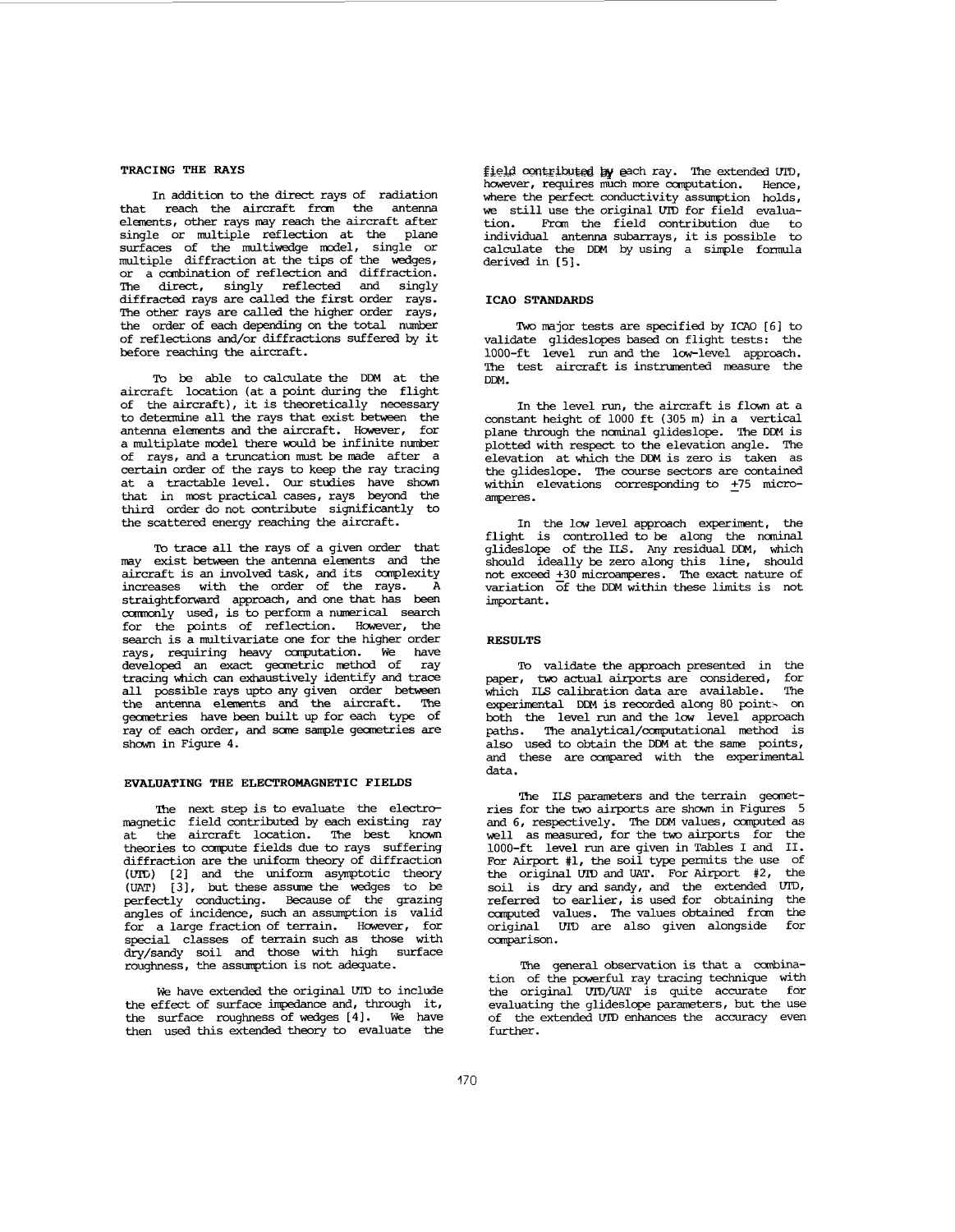

**(b)** 

*Figure* **4 Sample geanetries for exact ray tracing on multiwedge** terrain **model. (a) Reflected-reflecteddiffracted ray (b) Reflected-diffracted-reflected ray. In each case, the top figure represents the basic ray gemetry and the bottan figure shows the geanetry for obtaining the points of reflection and testing the existence of the ray.**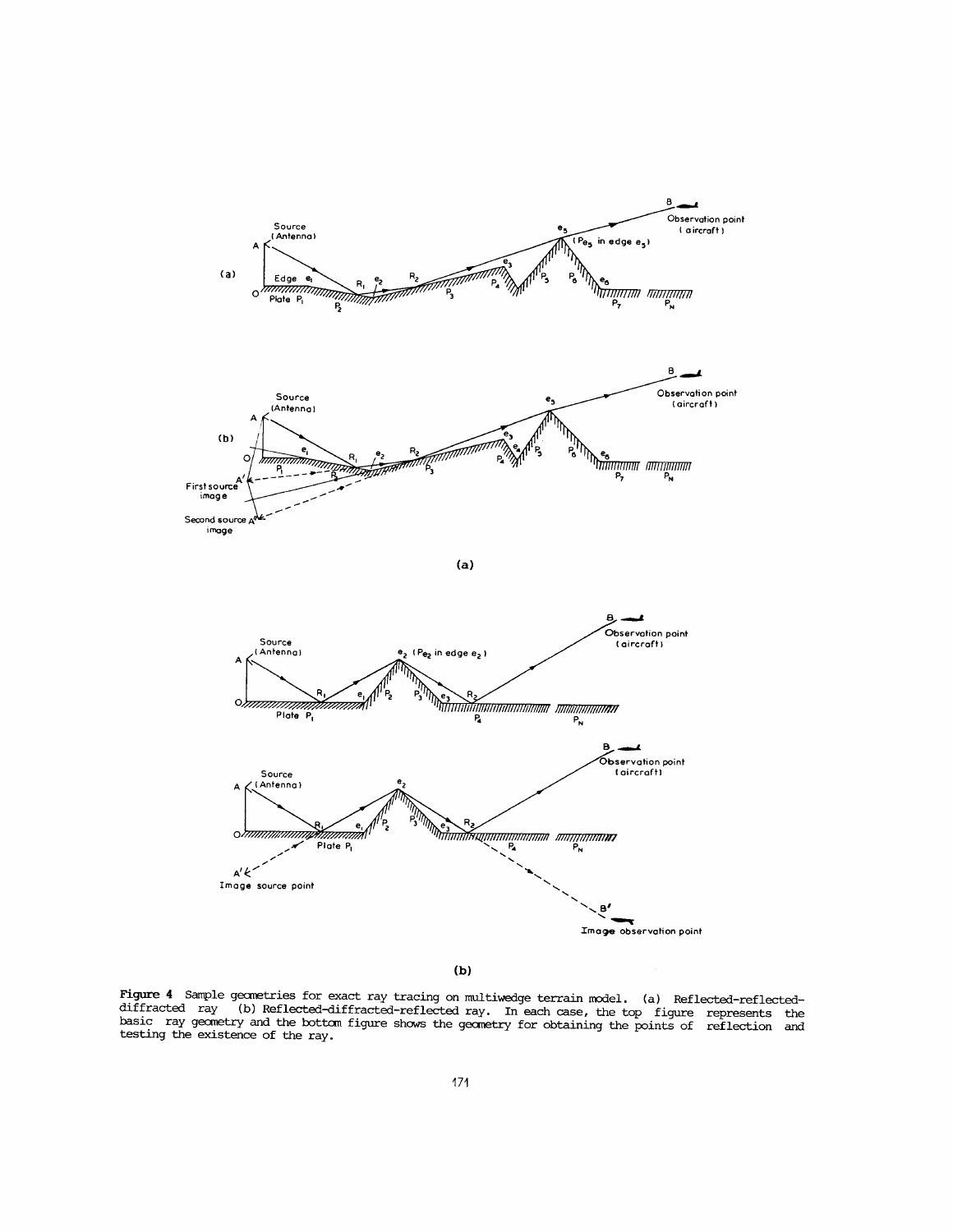

 $(b)$ 

Figure 5 Particulars of Airport #1. (a) ILS parameters (b) Six-segment model of the terrain.

|              | Airport #1. | degrees for a 1000-ft level run at |       |  |
|--------------|-------------|------------------------------------|-------|--|
| Parameter    | Measured    | Calculated                         |       |  |
|              |             | <b>UAT</b>                         | IMD   |  |
| Path Angle   | 3.00        | 2.980                              | 2.980 |  |
| Sector Width | 0.72        | 0.690                              | 0.676 |  |

Table I Measured and computed parameters in

#### **MLS CONSIDERATIONS**

At the higher carrier frequencies employed for the MLS, ray-theoretic approaches are more<br>valid. The technique outlined for IIS is The technique outlined for **ILS** is directly applicable to the evaluation of terrain effects on MLS. However, a few differences must be kept in mind.

The MLS utilizes a time referenced scanning<br>beam (TRSB) technique [7] in which a narrow nodding beam scans the control volume in each direction (azimuth and elevation). An aircraft locates its position by the time difference between the TO and the FRO passes of each beam. The **DCM** and the nulling concept, as applicable to the fixed-beam design of the **IS,** are not relevant to the **MLS.** 

Because of the narrow beam width of the order of a degree employed in **MLS,** it **is**  inherently more resistant to terrain effect. Hawever, scattering due to sidelobes could be significant .

Certain aspects of **MLS** make terrain interference more important in the case of MLS than **ILS.** First, since **MLS** prmises multiple approach corridors to aircraft, relatively small inaccura-<br>cies in the guidance information could cause cies in the guidance information could cause conflict among aircraft sharing the approach corridor. For the **IS,** with only one approach path, only large aberrations beccme hazardous. Second, the much smaller wavelength of the MLS means that relatively small obstacles such as autambiles and park&/taXiing aircraft within the influence zone behave as electrically large bodies, causing considerable interference. Finally, although the **main** lobes of the two nodding beams do not normally hit the ground, if the ground features are large or if the ground has significant slope, the main beams may illuminate the ground, causing strong reflections.

Because of these factors, the interference imnunity of the **MLS** cannot autanatically be taken for granted, but must be ensured for each site. Since the difficulties with experimental validation, referred to earlier for the **ILS,** are likely to be more pronounced for the MLS because of its higher complexity and cost, there is a strong case for analytical evaluation of terrain effects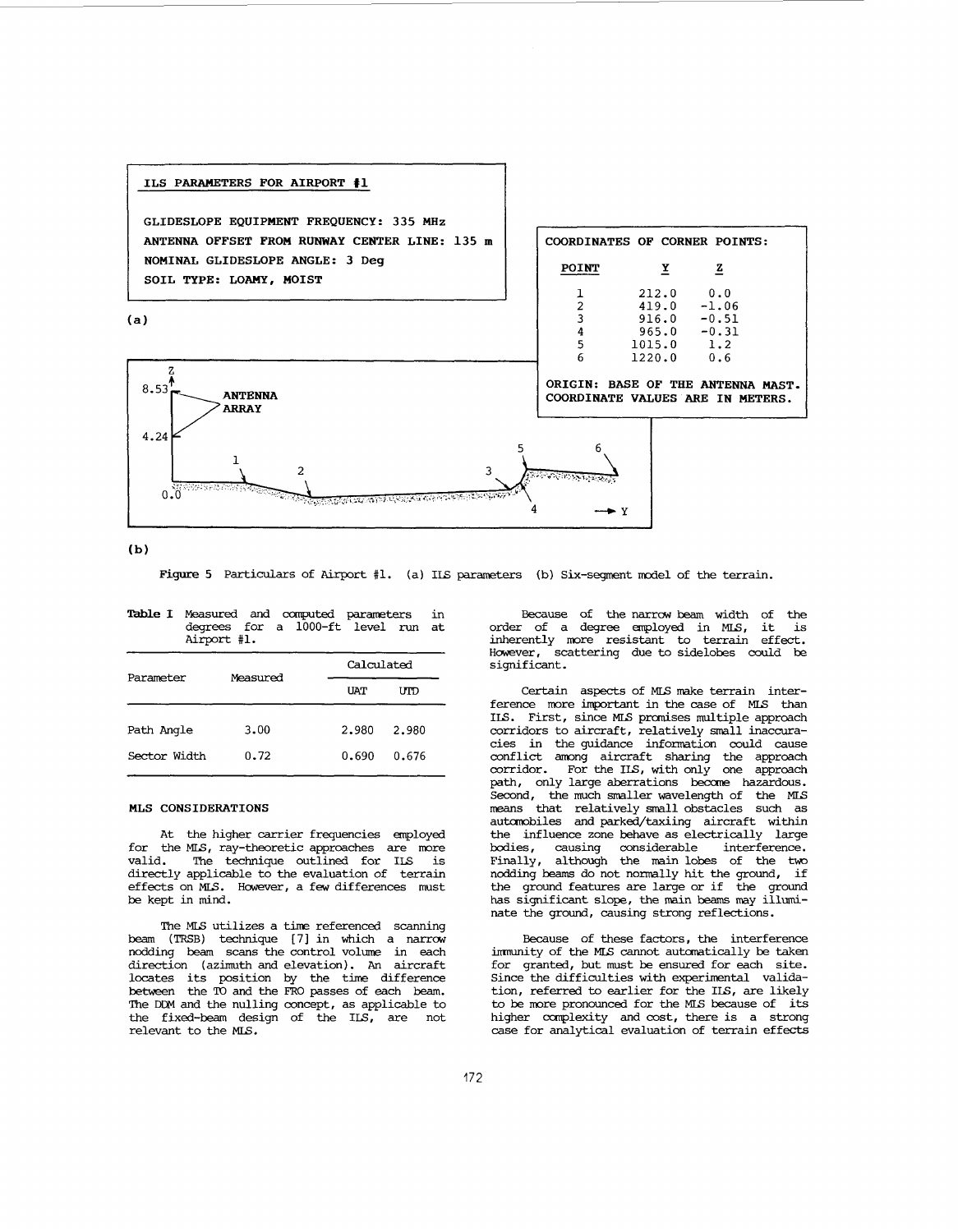

### **(b)**

**Figure 6** Particulars of *Airport* #2. (a) IIS parameters (b) Five-segment model of the terrain.

|  | <b>Table II</b> Measured and computed parameters in |  |  |  |
|--|-----------------------------------------------------|--|--|--|
|  | degrees for a 1000-ft level run at                  |  |  |  |
|  | Airport #2.                                         |  |  |  |

|              |          | Calculated |                 |  |  |
|--------------|----------|------------|-----------------|--|--|
| Parameter    | Measured | UTD        | Extended<br>UTD |  |  |
| Path Angle   | 3.06     | 3.08       | 3.06            |  |  |
| Sector Width | 0.55     | 0.54       | 0.56            |  |  |

on MLS. Each of the three main elements of the current analysis -- terrain modeling, ray tracing<br>and generalized evaluation of scattered energy -and generalized evaluation of scattered energy -- are directly applicable to the **MLS** problem. Hwever, **w=** cannot at present validate the analysis for the **MLS** because of non-availability of detailed experimental data on actual MLS installations.

# **CONCLUDING REMARKS**

**A** systematic analytical and canputational approach to the problem of site effect evaluation for **IS** and **MIS** has been presented. Specific results have been generated for ILS glideslopes located at actual airports for which experimental **ILS** calibration data are also available for canparison. The ccmparison shows very good agrement with experimental results. The computations are of a small enough magnitude to<br>be performed on minicomputers and even on be performed on minicomputers and even micro/personal computers.

on analysis and computation has brought such techniques closer to being a reliable alternative to the current expensive and time-consuming site evaluation through flight tests. The improved accuracy of the approach based

#### **REFERENCES**

- **[l]** Plessey Radar: Technical Manual on ILS, TP-3140. Addletone, England, 1972.
- 1.21 Kouyoumjian, R.G. and Pathak, P.H., "A an Edge in a Perfect Conducting Surface," Proc. IEEE, Vol. 62, 1974, pp. 1448-1461.
- [3] Ahlwalia, D.S., Lewis, R.M. and Boersma, J., a Plane Screen," SIAM J. of Appl. Math., Vol. 16, 1968, pp. 783-807.
- [4] Poulose, M.M. and Mahapatra, P.R., "ILS Glideslope Evaluation for Imperfect Terrain," IEEE Trans. on Aerospace and Electronic Systems, **Vol.** AFS-24, 1988, pp. 186-191.